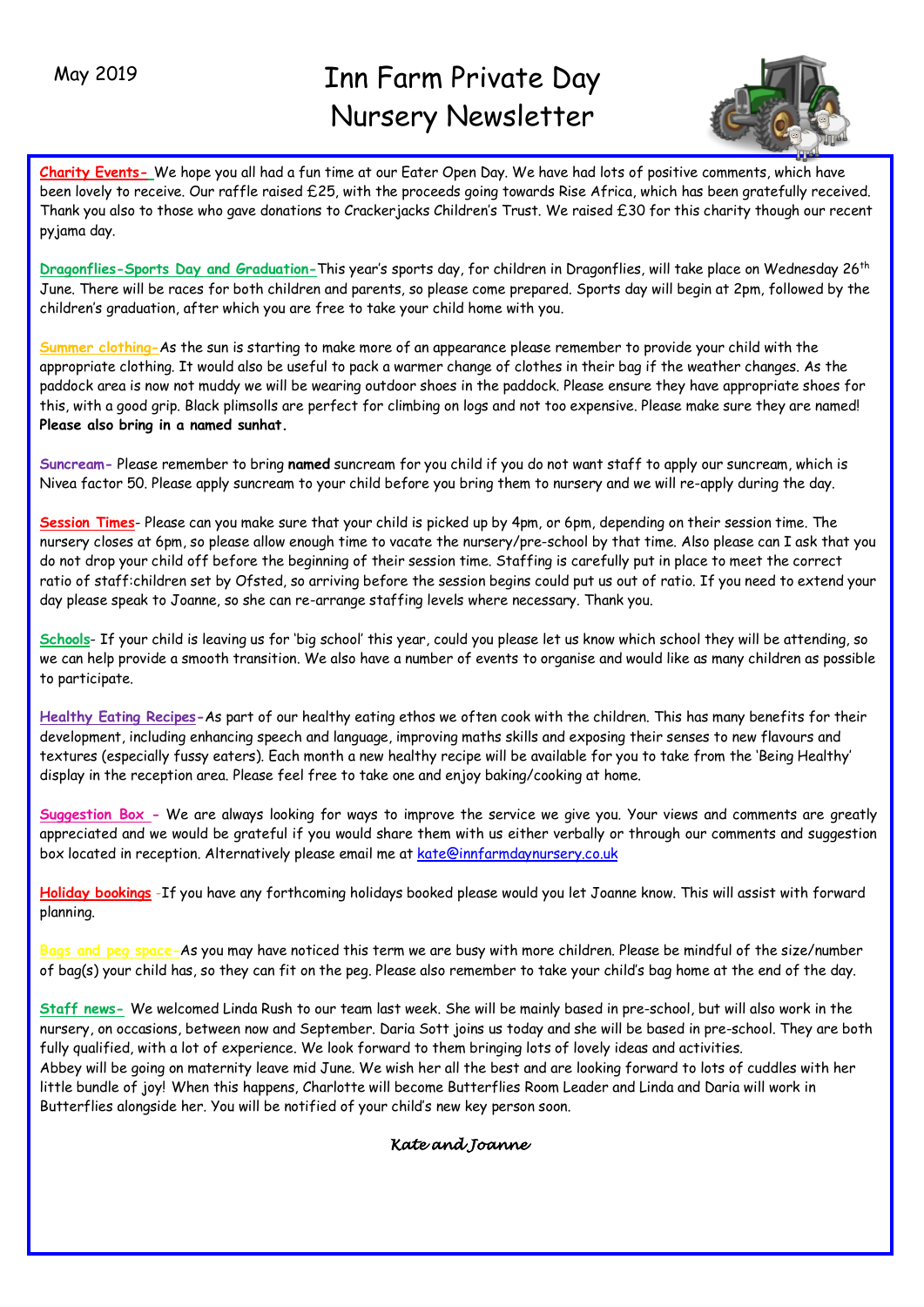#### **Ladybirds**

Over the last few months we have had lots of fun enjoying lots of different celebrations. We enjoyed pancake day; where the babies really enjoyed exploring paint to make marks on pancakes. We have been celebrating Easter, exploring different textures using the Easter sensory tray, and painting with Easter colours.

In the upcoming months we will be learning and practising our gross motor skills, enabling the babies to sit up and move around more. We will be doing this through lots of tummy time, practising our sitting up with lots of interesting toys/objects around us. We will also be encouraging our communication through music and singing. Some us are already beginning to say our first words and babbling. Please encourage this at home by babbling back, as this helps them to learn how a conversation works and try to decipher what they say, e.g. "bubba" when they see bubbles, you could say "yes, bubbles, pop bubbles"

*Emily* 

#### **Bumblebees**

It has been a busy month as we have said farewell to some Bumblebees heading to Butterflies. We have been happy to welcome Ivy, Trevor, Oscar and Tahlia into our room from Caterpillars. We also would like to welcome William who has just joined our room. They have all settled in really well and are keen to join in all our activities.

We had a fun packed Easter week; making chocolate Easter nest cakes and Easter cards. Easter pasta threading on sticks and string was a great opportunity to practise our fine motor skills. We have also enjoyed learning about new life; we have loved visiting lambs, some of us were lucky to see a lamb that had just been born a few minutes previously.

The children have had lots of fun exploring their senses, through a variety of activities such as herb cutting and mud play. This has enabled them to talk about what they can feel, smell and taste. The children have also been enjoying making their own soup. They play an active role in making the soup, which has been a great opportunity to practise their fine motor skills by using cutting tools. It has also helped to develop their sense of understanding.

This term our focus will be maths, where we will focus on shapes (tracing shapes), speed and motion (playing skittles). We will continue to focus on our group circle time, as they have gained lots of confidence, enjoying singing in front of their peers.

*Mona, Bev and Jess* 

ì

### **Caterpillars**

We hope you all had a lovely Easter and enjoyed the warm weather. Now it's getting warmer can we please ask you to provide sun hats, suncream and lighter coats. We had lots of messy fun last term; using our senses to explore lots of different materials. The children enjoyed playdough, rice, pasta, ice and jelly. We've also enjoyed trying new foods and baking Easter treats. We hope you all had fun getting crafty and our Easter Fun Day.

We would like to welcome Wilbur to the Caterpillar room. This term we will be focussing on maths; using number songs and games with visual aids, number books, and building blocks whilst talking about big and small. This can be continued at home by singing songs such as '5 little ducks' and '5 currant buns'. It's also a great idea to point out numbers in their environments ,e.g. house numbers. We will also be singing these songs at nursery. We shall also read books such as '5 Little Dinosaurs'. 'One Ted falls out of Bed' and 'Barry the Fish with Fingers'.

We will be spending lots more time outside exploring the new sand pit and water wall, as well as going for walks to see the lambs and ponies. This term we will be celebrating Father's Day and a few other festivals such as Ramadan

#### **C***onnie, Lorraine and Rebecca*

**Suggestion Box -** We are always looking for ways to improve the service we give you. Your views and comments are greatly appreciated and we would be grateful if you would share them with us either verbally or through our comments and suggestion box located in reception. Alternatively please email me at kate@innfarmdaynursery.co.uk

#### **Fees**

**Fees need to be cleared funds in the nursery account by 1st of the month or a £2.50 daily late charge is applied.** Fees can be paid by cash, vouchers or direct transfer. Those wishing to pay using childcare vouchers or to claim tax credits our OFSTED number is EY373261.